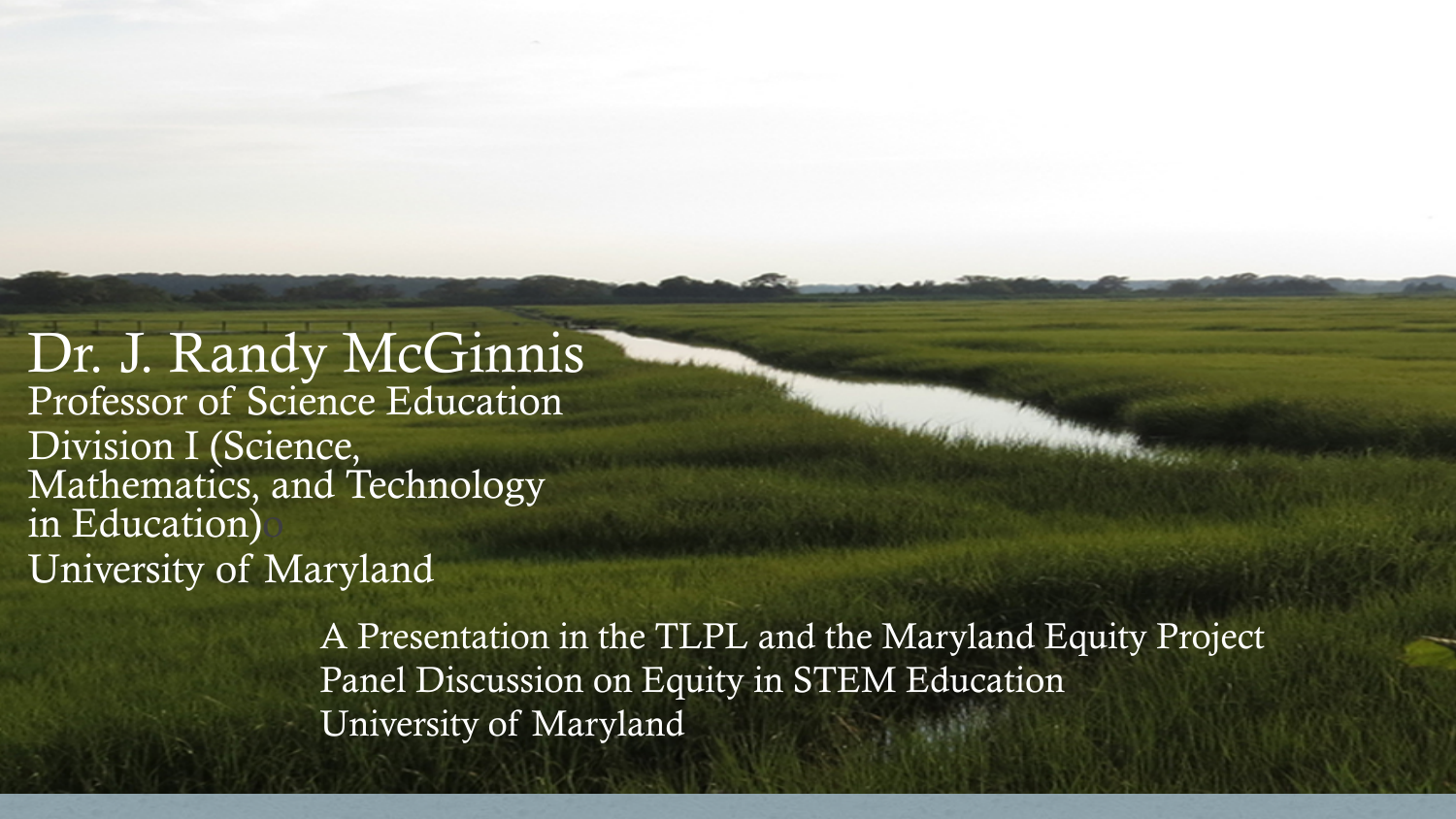## My Research Specialization

I specialize in the study of (i) science teacher learning with emphasis in socioscientific issues, exceptionality, and bridging formal and informal education and (ii) learners' understanding of science.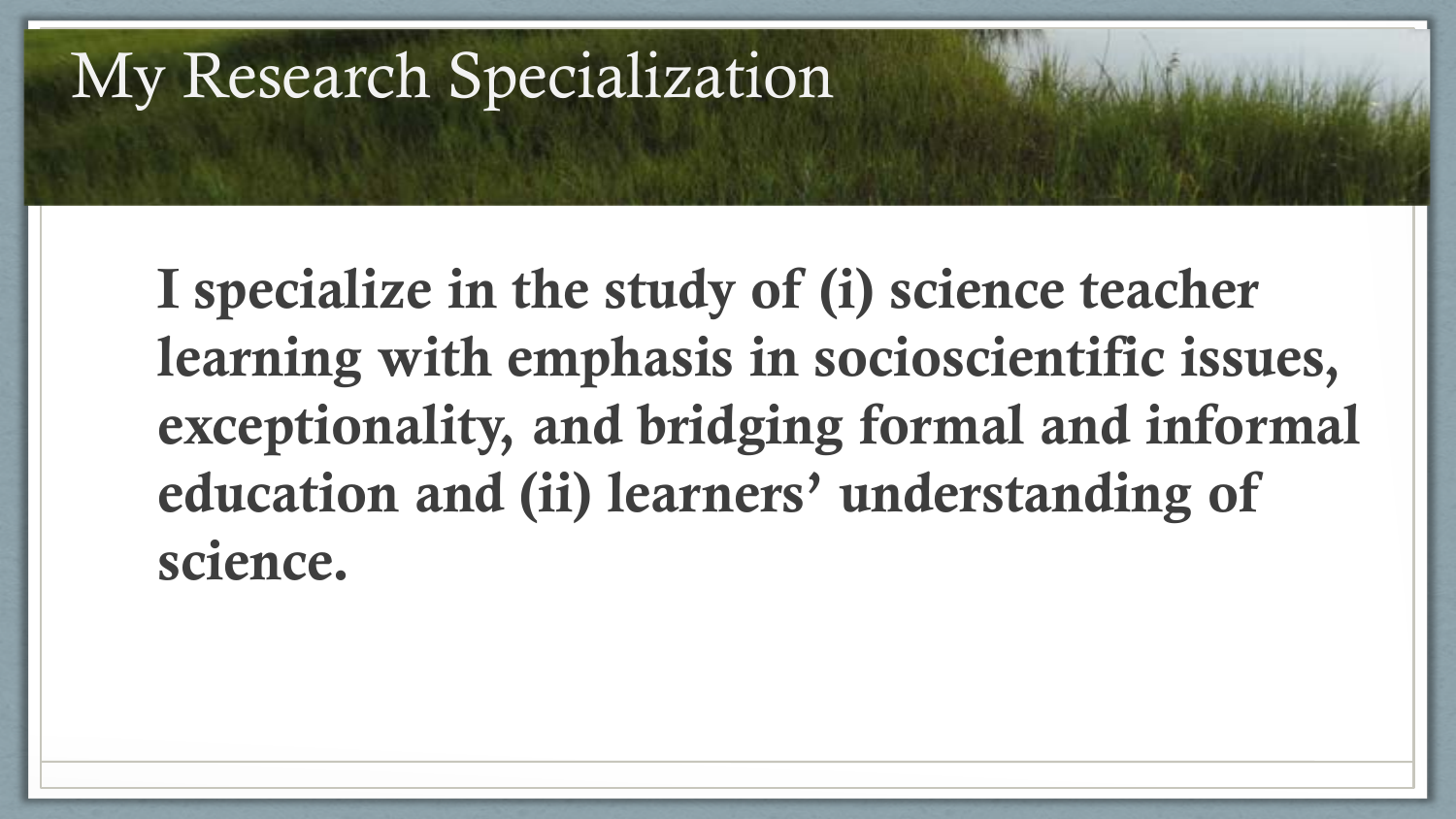## Studies Reported in the Literature

### Investigations in:

I. Science Teacher Education Across the Continuum

#### II. Learning in Science

- Focus on Traditionally Underserved Learners
- Focus on Climate Change Education (Theoretical Framework: learning progressions with a sociocultural perspective)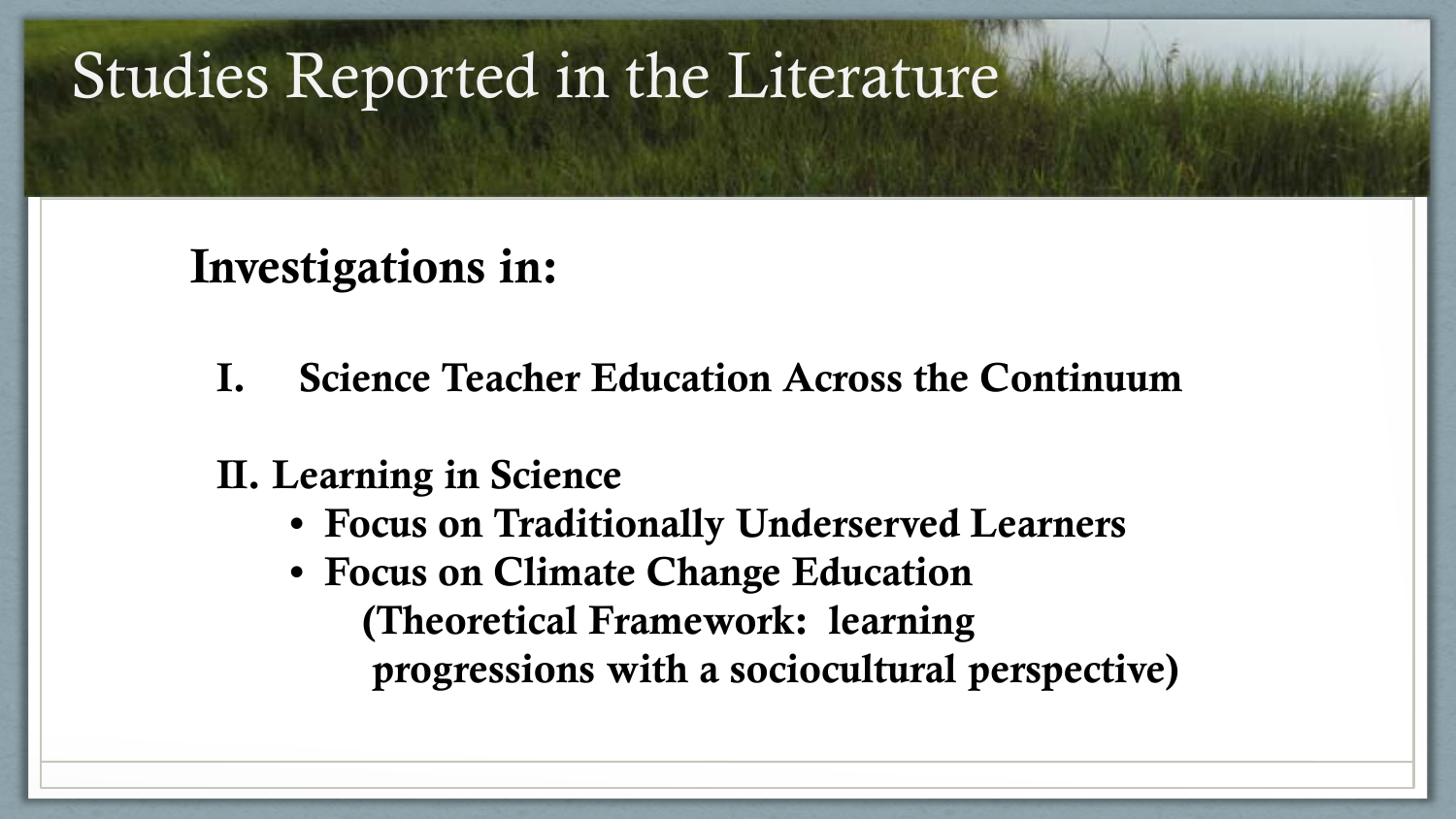### Research: Without Funding

# Studies in science teacher preparation that focus on gender and exceptionality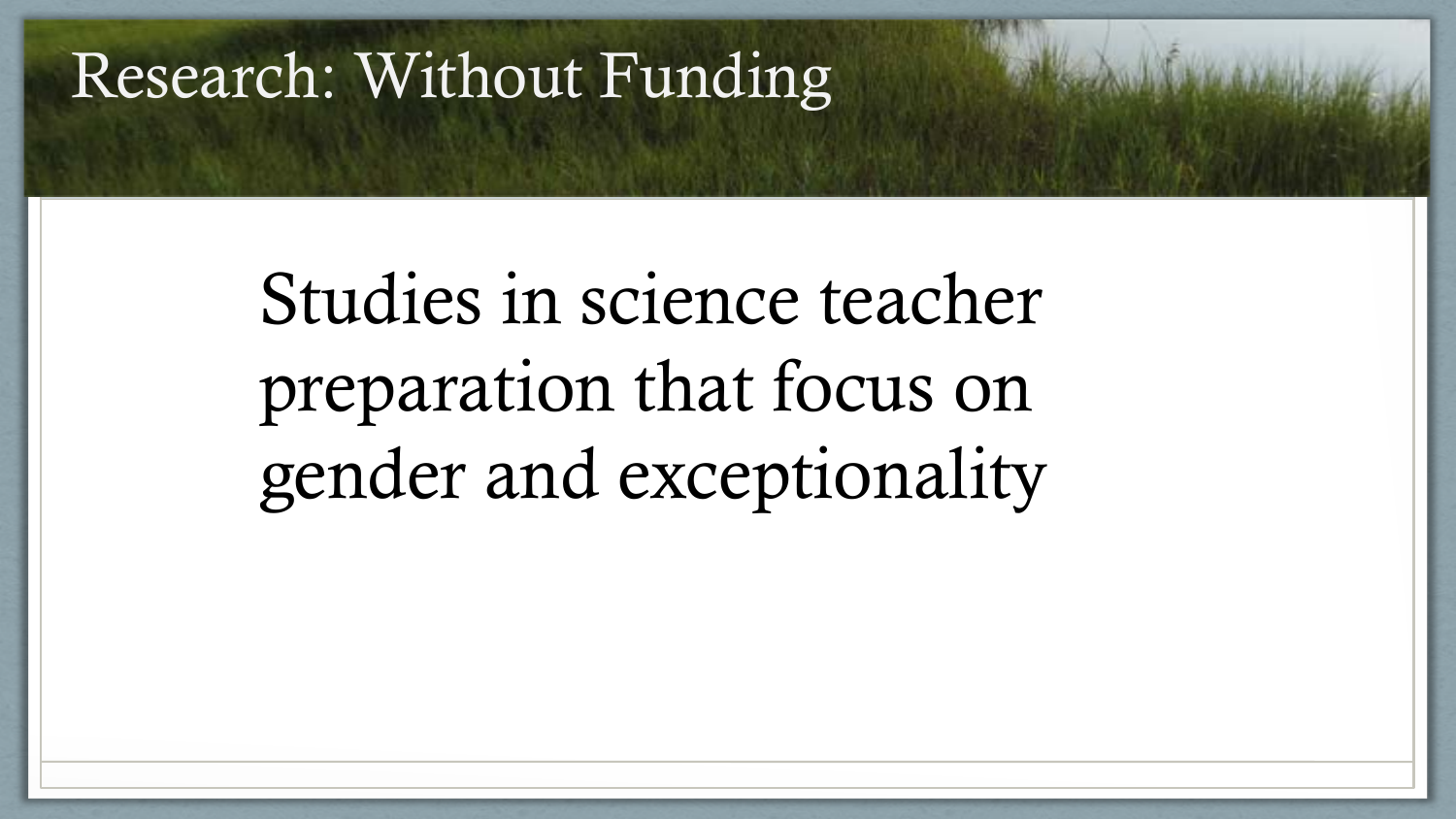## Example Publications

McGinnis, J. R, & Stefanich, G. (2007). Special needs and talents in science learning. In S. K. Abell and N. G. Lederman (Eds.), *The handbook of research in science education (*pp. 287-318*).* Mahwah, New Jersey: Lawrence Erlbaum Press.

McGinnis, J. R. (2013). Teaching science to learners with special needs. Special Issue, Diversity and Equity in Science Education (O. Lee & C. Buxton, Eds.), *Theory into Practice, 52*(1), 43-50*.* DOI: 10.1080/07351690.2013.743776

McGinnis, J. R., Kahn, S. (accepted, 2014). Special needs and talents in science learning. In N. G. Lederman (Ed), *The handbook of research in science (2nd Edition).* New York, NY: Routledge.

McGinnis, J. R. (2003). The morality of inclusive verses exclusive settings: Preparing teachers to teach students with developmental disabilities in science. In D. Zeidler (Ed.), *The role of moral reasoning on socio-scientific issues and discourse in science education* (pp. 195- 216). Netherlands: Kluwer.

McGinnis, J. R., & Pearsall, M. (1998, October). Teaching elementary science methods to women: A male professor's experience from two perspectives. *Journal of Research in Science Teaching*, 35(8), 919-949.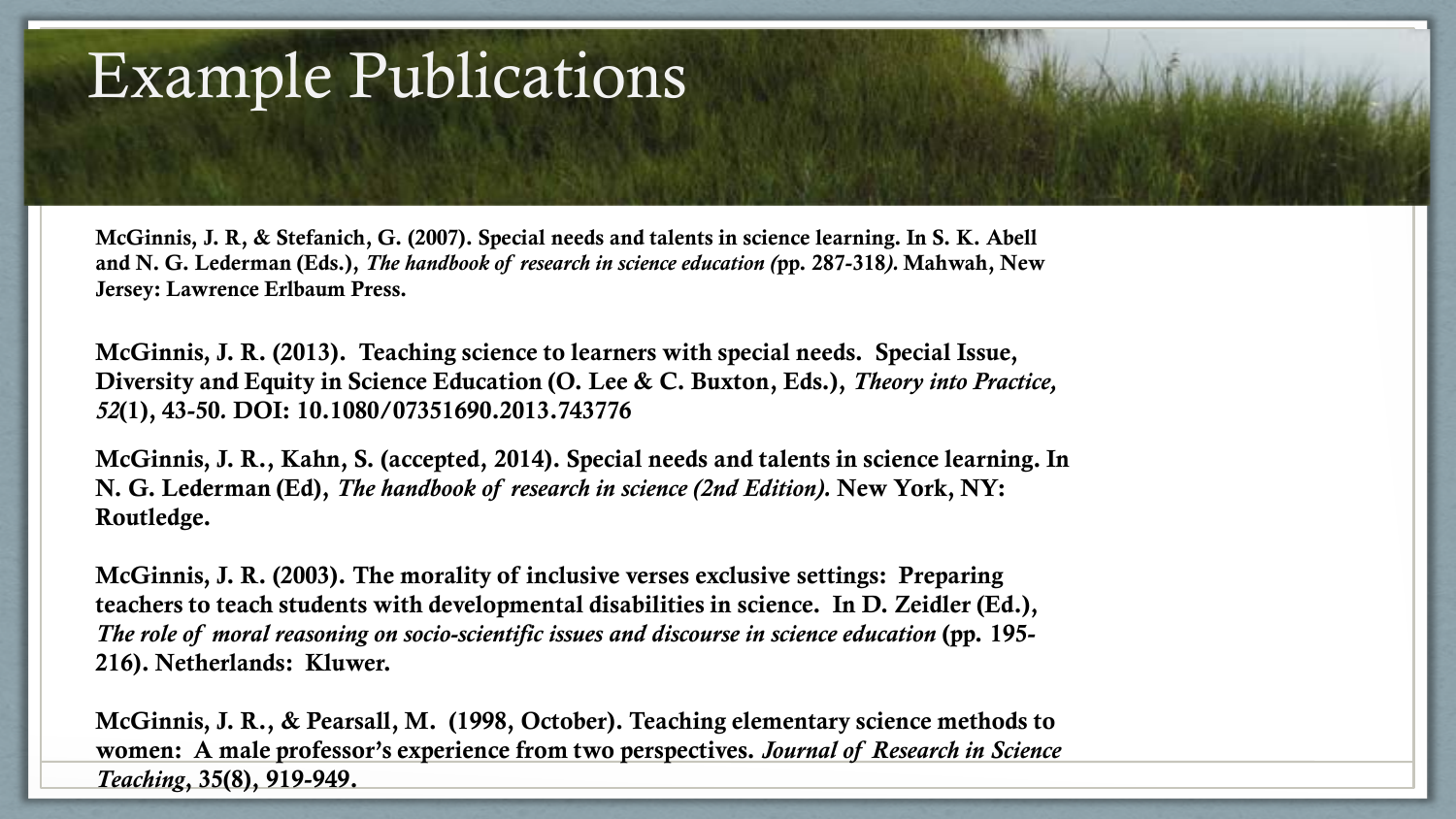## Research: Supported by Funding

### Major projects supported by the National Science:

• Maryland Collaborative for Teacher Preparation (MCTP) (1994- 2004)http[://terpconnect.umd.edu/~toh/MCTP/WWW/MCTPHomePage.ht](http://terpconnect.umd.edu/~toh/MCTP/WWW/MCTPHomePage.html) [ml](http://terpconnect.umd.edu/~toh/MCTP/WWW/MCTPHomePage.html)

- Project Nexus ([www.DrawnToScience.org](http://www.DrawnToScience.org)) 2005-2013
- MADE CLEAR ([www.ClimateEdResearch.org](http://www.ClimateEdResearch.org)) 2011-2017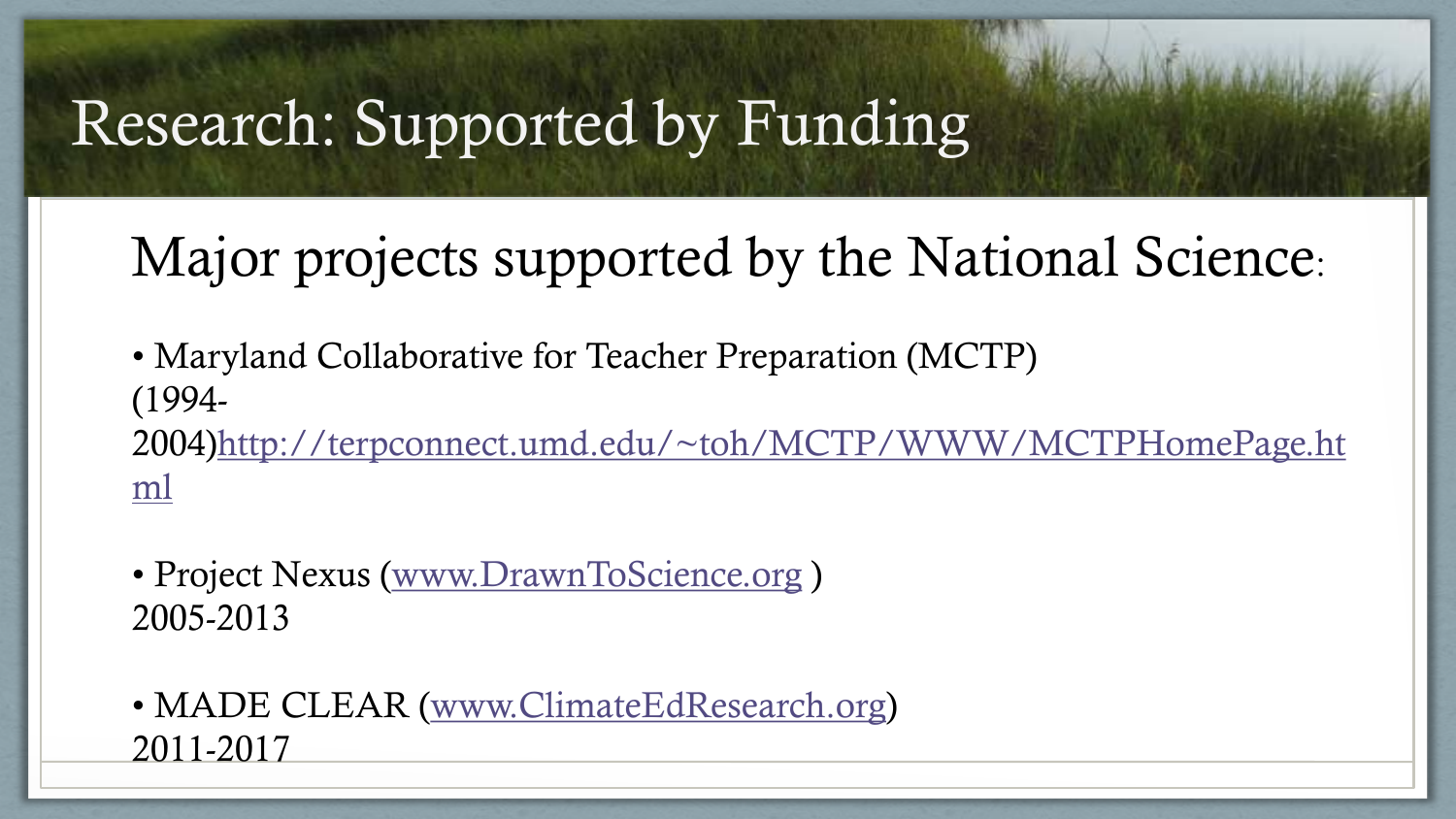## Current Studies in MADE CLEAR

"Preparing Future Elementary Teachers to Teach About Sustainability through Non-Formal Science Education and Climate Change Education"

#### Research Questions:

- 1) How did participants evolve in their understandings of climate change through participation in the professional development academy?
- 2) How did participants understand learning progressions as potentially informative for their science teaching practices related to climate change, particularly its regionallyrelevant aspects?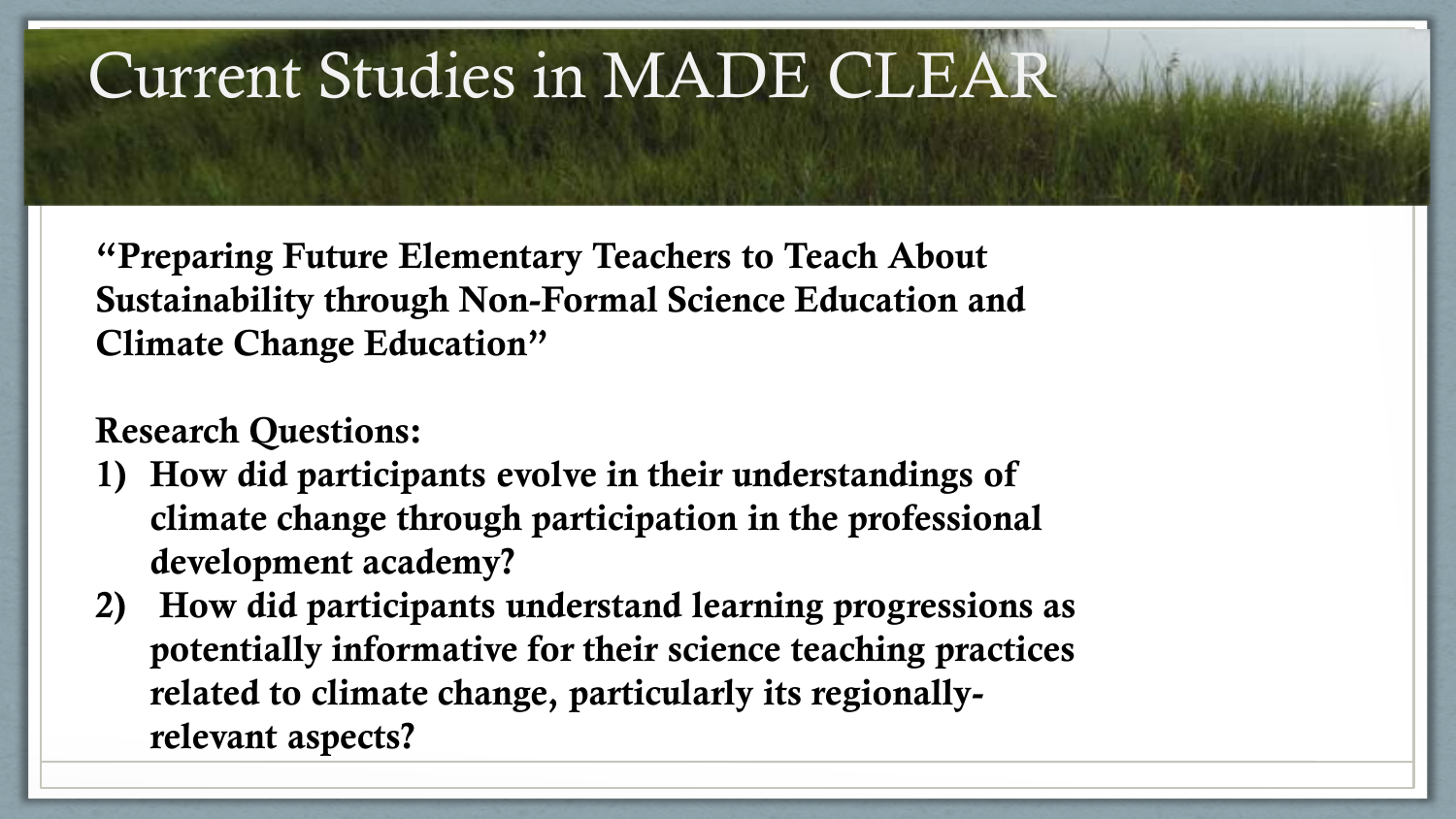## Current Studies in MADE CLEAR

"Investigating Science Educators' Conceptions of Climate Science and Learning Progressions in a Professional Development Academy on Climate Change Education"

Research Question:

In what ways can a sustainability-themed science methods course that models the teaching of climate change via a blended learning strategy contribute to teacher candidates' thinking about sustainability and climate change education?